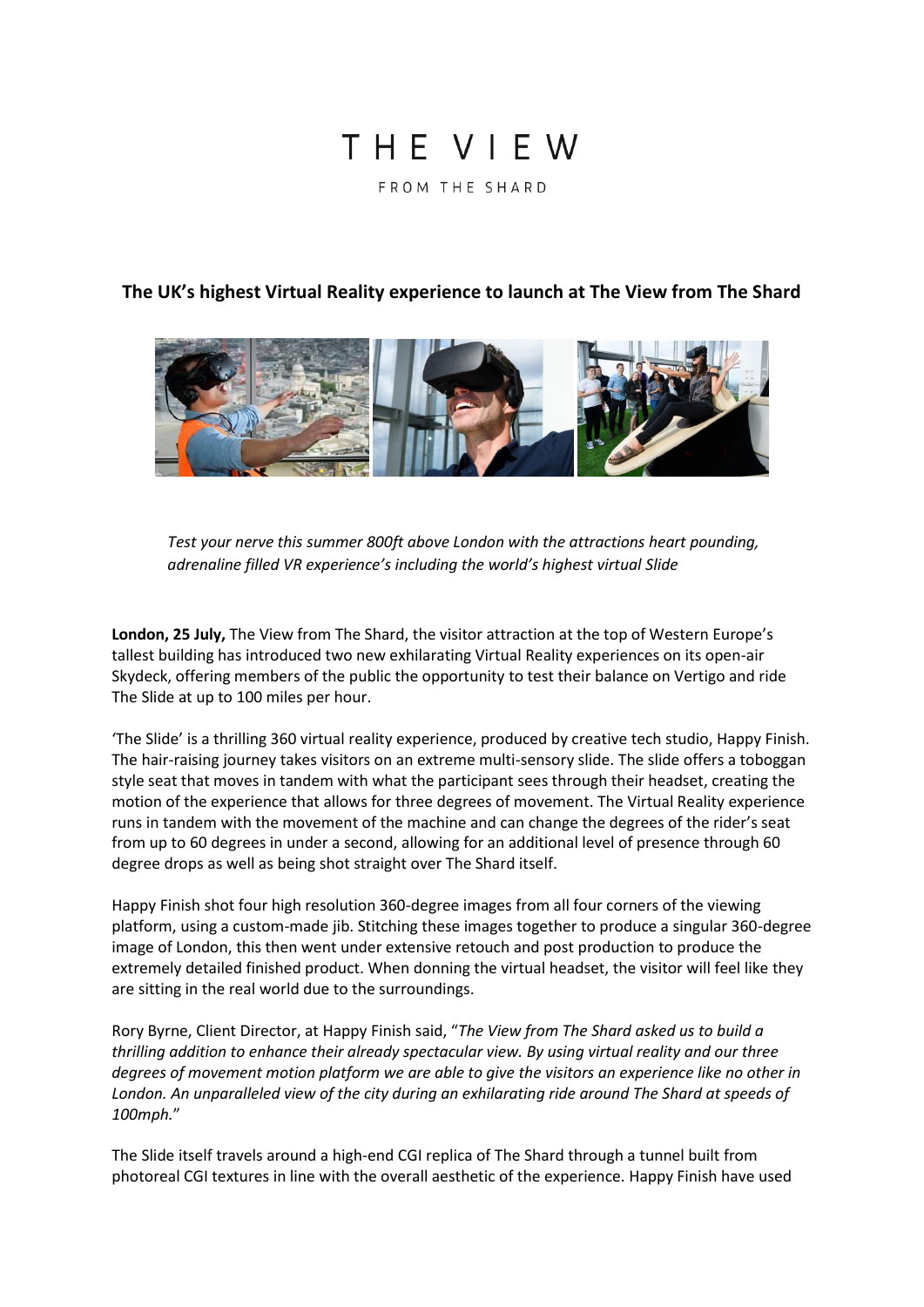the Oculus CV1 Virtual Reality Headset for the experience. The device allows users to explore virtual worlds, giving 360 degrees of freedom for the viewer to take in their surroundings, as they would in real life.

In addition to The Slide, visitors can test their fear of heights with Vertigo created by INITION. The virtual challenge sees the building fall away as you are suspended up in the air, walking across The Shard's early infrastructure, balancing on scaffolding and the stripped back construction of Europe's tallest building.

Adrian Leu, CEO at INITION said, *"INITION has a long history of building incredibly immersive, multisensory virtual reality experiences so we are excited to introduce the new technology in one of London's most iconic landmarks. Working closely with the team from The View from The Shard enabled us to create a bespoke and breath-taking experience where visitors can explore the original building of The Shard in virtual reality - from construction on the 72nd floor, to the adventures of Romeo the fox*."

The moment the user enters the virtual space and physically steps forward, the floor and glass walls fall away revealing a great 360° panorama of London beneath their feet. The user is left on suspended girder and challenged to complete a number of tasks as instructed by the sites foreman. HTC VIVE™ headset and VIVE™ trackers are placed on the user's body to determine their position in the virtual space. The virtual tasks will challenge guests to balance at a height, navigate around the open-air construction and perform daring tasks. The addition of a safety jacket and harness, realworld sounds and wind fans in the installation all add to the Vertigo experience at The Shard.

Patrick Allen, CEO of The View from The Shard said, "*As the tallest attraction in the Europe, we are always looking for new ways to offer exciting and innovative experiences for our visitors. The consumer technology space has been an area we've been keen to explore for a while and we are excited to be working with the design companies behind the VR, Happy Finish and INITION, to introduce these two new immersive adventures to the attraction's visitors*."

The experiences are free with attraction tickets until 4<sup>th</sup> August. Tickets are available to book online a[t www.theviewfromtheshard.com](http://www.theviewfromtheshard.com/) and are priced from £25.95.

### **ENDS**

### **Photo Link:** <https://we.tl/ivTUt9lV8h>

### **Notes to Editors**

- Suitable for ages 12+ further restrictions apply.
- In the event of heavy rain or storms, the VR experiences will be unavailable.
- A Virtual Reality experience can be unsuitable for people with certain ailments or conditions. A waiver outlining these conditions must be read and signed prior to using the experiences.
- The VR experiences are available daily from 10AM-10PM and are subject to queues. Early arrival is advised to avoid disappointment.
- A small additional charge for the two experiences will be in place from the  $5<sup>th</sup>$  August.